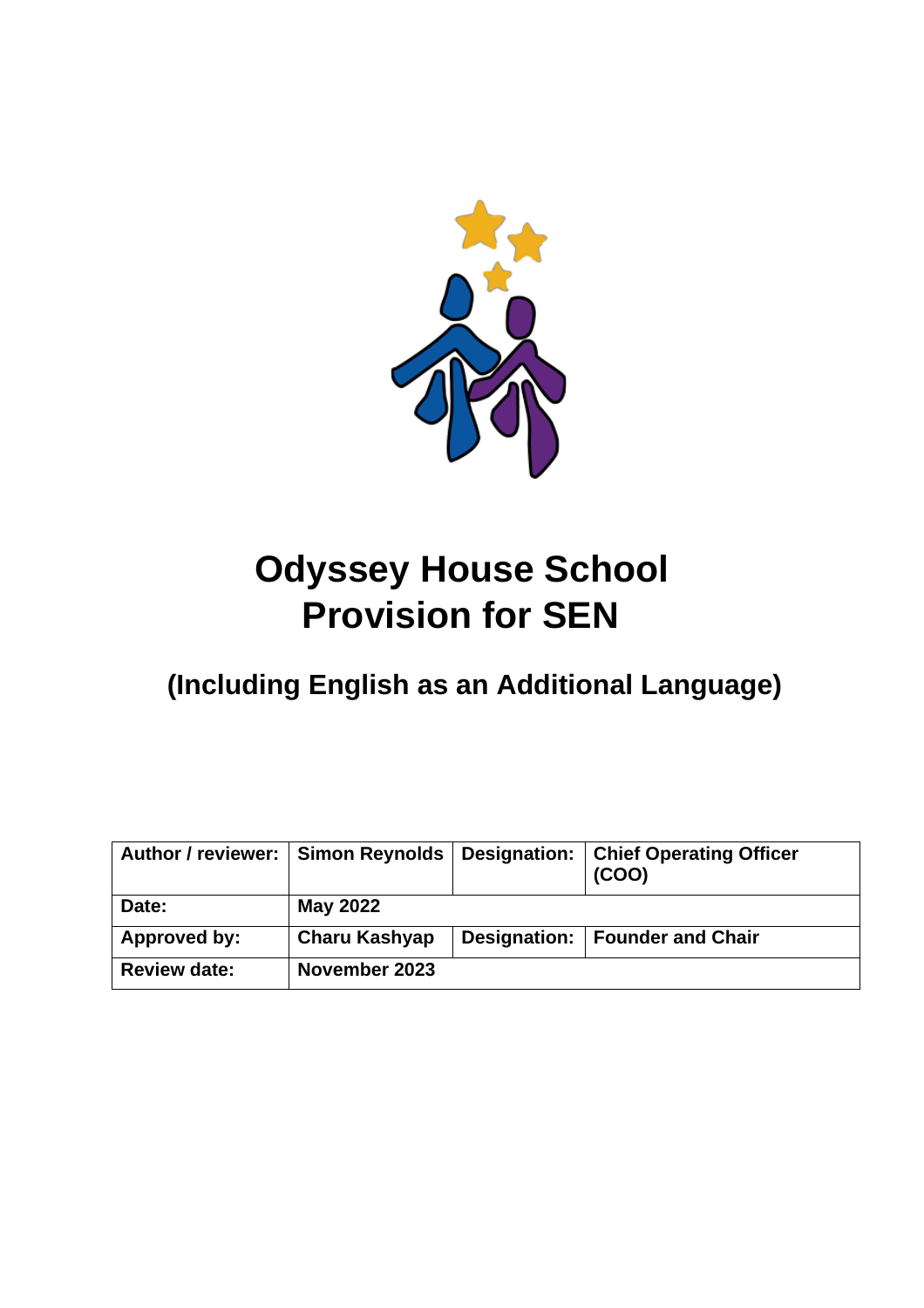#### **1. Introduction & Aims**

The purpose of this document is to set out the School's policy and procedures for the identification and assessment of and ongoing provision for pupils with learning difficulties & disabilities/special educational needs 'SEND' (the School Offer).

Our SEN policy and information report aims to:

- Set out how our school will support and make provision for pupils with special educational needs (SEN)
- Explain the roles and responsibilities of everyone involved in providing for pupils with SEN

Odyssey House School was founded as a school for children who need to be nurtured through their education journey. Each student's personalised programme of study will include areas of learning that meet their particular needs.

#### **2. Legislation and guidance**

This policy has regard to:

- The Equality Act 2010;
- The Children and Families Act 2014;
- SEN and Disability Code of Practice, 0-25 years 2014 (SEND Code 2015) (DFE); and
- The General Data Protection Regulation 2016 (GDPR)

#### **3. Definitions**

#### **Disability**

A pupil is disabled within the meaning of the Equality Act 2010 if they have a physical or mental impairment that has a substantial and long-term effect on their ability to carry out normal day-to-day activities. Long-term is defined as lasting, or likely to last, for at least 12 months. A substantial disadvantage means "more than minor or trivial". Not all pupils who have special educational needs are disabled. Not all disabled pupils have special educational needs.

Pupils may present with particular needs at any point during their school career. These needs may be of a short term or of a more long-term nature and can include:

#### **Communication and interaction difficulties**

These pupils have speech, language and communication difficulties, which may be associated with the autistic spectrum, and include conditions such as Asperger's syndrome.

"A child does not have a learning difficulty or disability solely because the language (or form of language) in which he or she is or will be taught in, is different from a language (or form of language) which is or has been spoken at home" (Children and Families Act 2014 Section 20.4).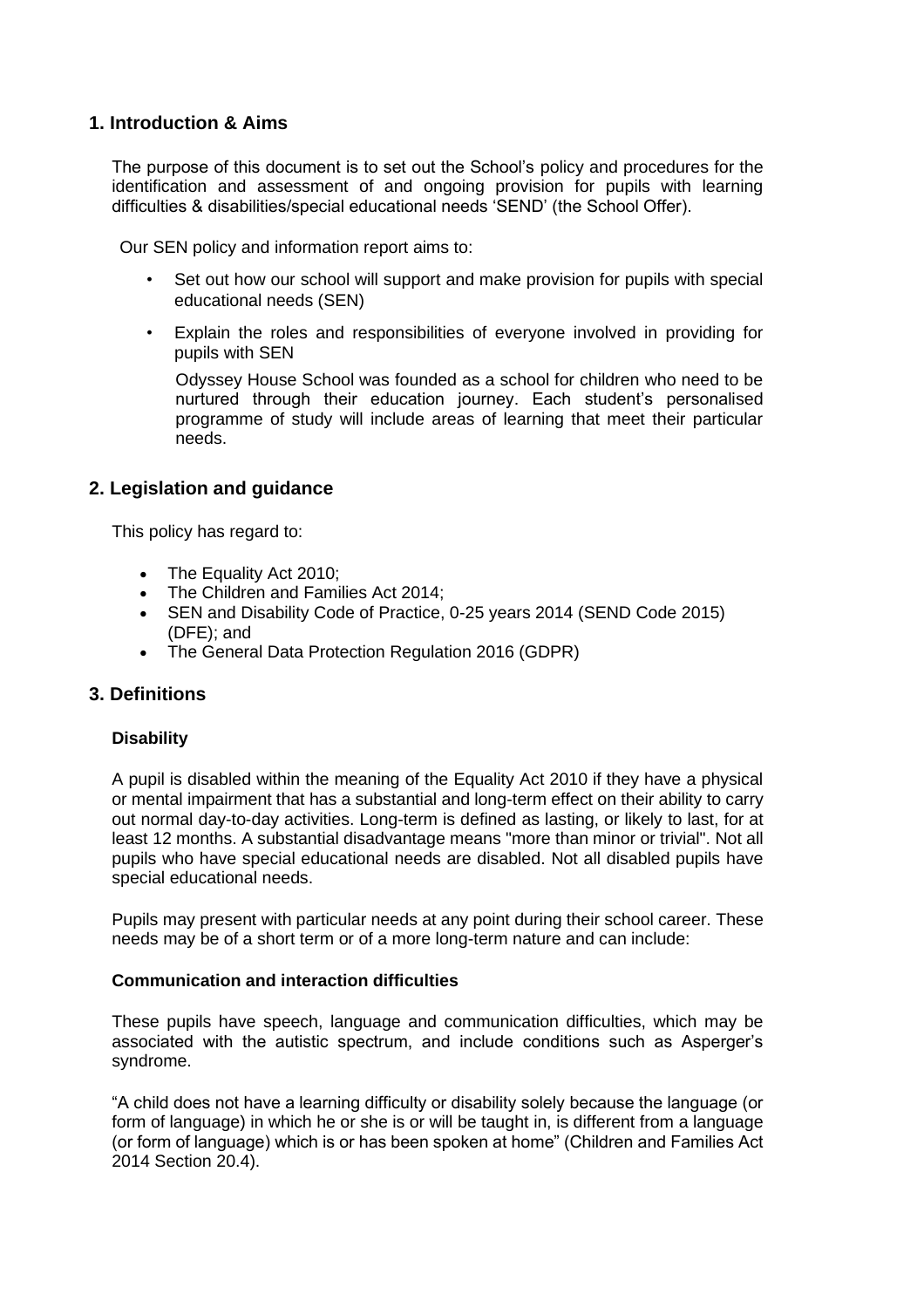#### **Cognition and learning difficulties**

This includes pupils with specific learning difficulties (SpLD) which incorporate a range of conditions including dyslexia, dyscalculia and dyspraxia.

#### **Social, emotional and mental health difficulties**

This may include pupils who have a wide range of social and emotional difficulties, from behaviour issues like Attention Deficit Disorder and Attention Deficit Hyperactive Disorder (ADD and ADHD) to those which can manifest themselves in a variety of ways including depression and/or anxiety, eating disorders, self-harm, substance misuse or physical symptoms that are medically unexplained.

#### **Sensory and/or physical needs**

This includes pupils with a physical disability (e.g. vision impairment, hearing impairment). Those pupils may need additional on-going support and equipment to access the curriculum.

It should be noted that some children may have SEND that exist within more than one of the categories above.

#### **4. Principles underlying Practice**

 The Code of Practice describes the principles that should be observed by all professionals working with children and young people who have SEN and/or disabilities.

The school aims to:

- Focus on inclusive practices and removing barriers to learning;
- Identify early the special educational needs of young people;
- Make high quality provision to meet the needs of young people and to ensure equality of opportunity;
- Take into account the views of young people and their families;
- Enable young people and their parents to participate in decision-making;
- Collaborate with partners in education, health and social care where appropriate;
- Ensure that appropriate resources are available for pupils with temporary or long-term special needs; and
- Provide support for teachers to meet the learning needs of all pupils, making reasonable adjustment to provision to meet such needs.

The school takes a positive and professional whole-school approach to pupils with SEND.

Pupils with SEND are the shared responsibility of all staff. All staff are expected to have an understanding and awareness of the impact of specific learning profiles on teaching and learning.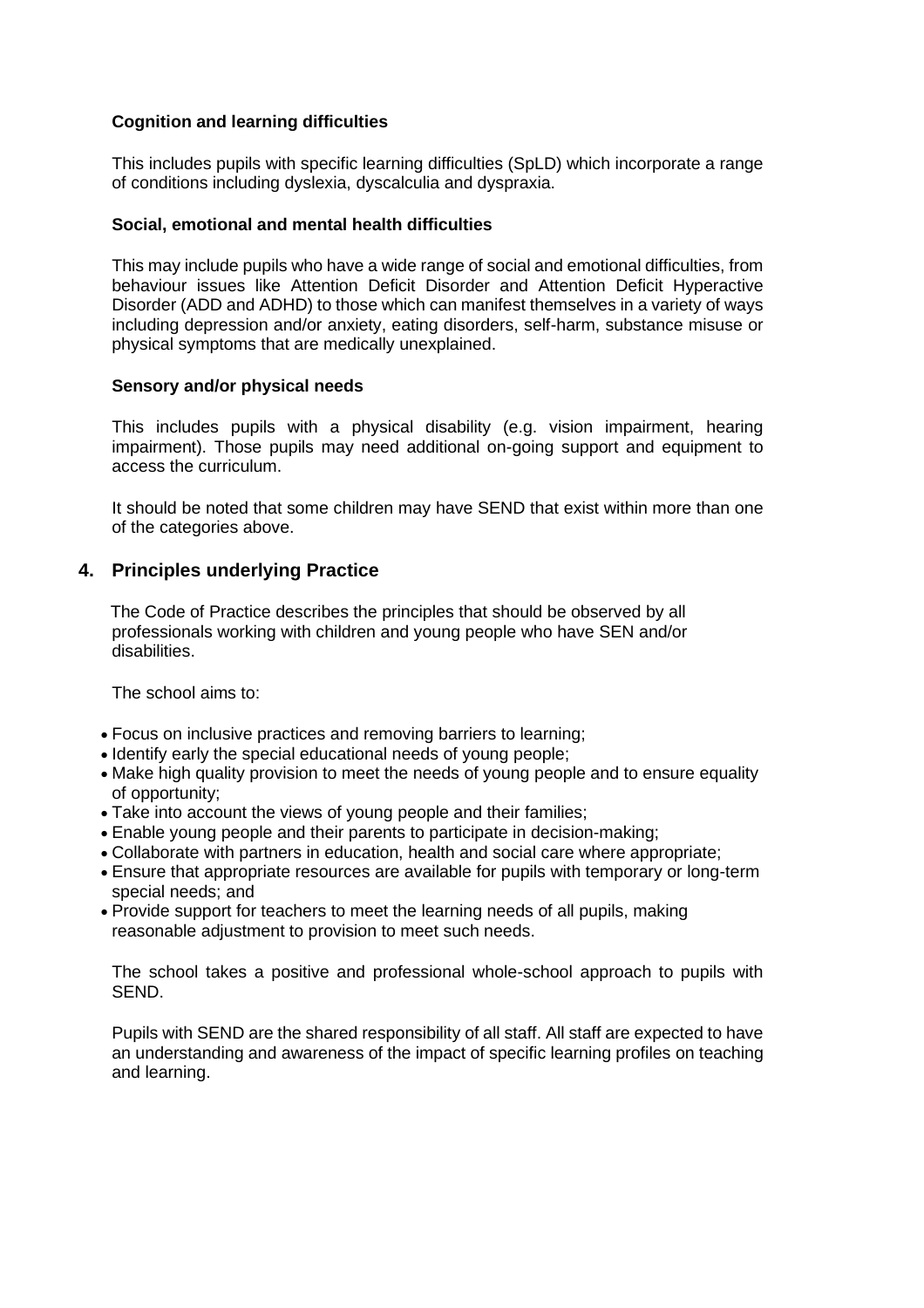To ensure the needs of pupils with SEND are addressed, the SEN Support Team (Head of Inclusion & Assessment, Academic Intervention Leads, SEN Teachers and SEN TAs) will:

- Identify and assess pupils with SEND, and where necessary, refer for further assessment by other professionals such as Educational Psychologists, Specialist Teachers and Therapists; Develop and monitor support measures where a need is identified;
- Develop and update the SEND Register and ensure that these are circulated amongst teaching staff; Work in close liaison with teaching staff to ensure confidential communication on learning needs and progress of pupils;
- Teach pupils according to their specific needs, recognising their particular strengths and learning needs to promote achievement of their academic potential;

Communicate effectively with parents/guardians on the learning needs of pupils and provide a Learning Plan for those pupils on the Learning Support Register and ensure that these are circulated to the staff of specific pupils; and

Collate evidence to support applications for additional funding and access arrangements in examinations.

# **5. Identifying Special Educational Needs**

Early identification of pupils' needs is the key to unlocking the potential of pupils who may have special educational needs. We adopt a graduated approach to ensure that pupils who do not develop age-appropriate knowledge and skills, or who fall behind their peers, are identified as early as possible.

Quick and accurate identification is extremely important. A child's needs may become apparent through the following:

- Admission procedures: children who join the school are screened in their first term to ensure that their development is on track
- The parents of a child with an identified SEND should provide relevant reports to the COO, CEO, School Director and Head of Inclusion & Assessment in advance of applying for admission, so that following discussion between the school and the parents a decision can be made as to whether the school can cater well for their child's needs
- Concerns raised by a member of the teaching staff or classroom assistant from reading or spelling tests, or through other ongoing formative and summative assessment throughout the school
- Through expression of parental concerns
- Initial concerns, by any member of the school community may then be followed up with an assessment by the Head of Inclusion & Assessment and/or external educational psychologists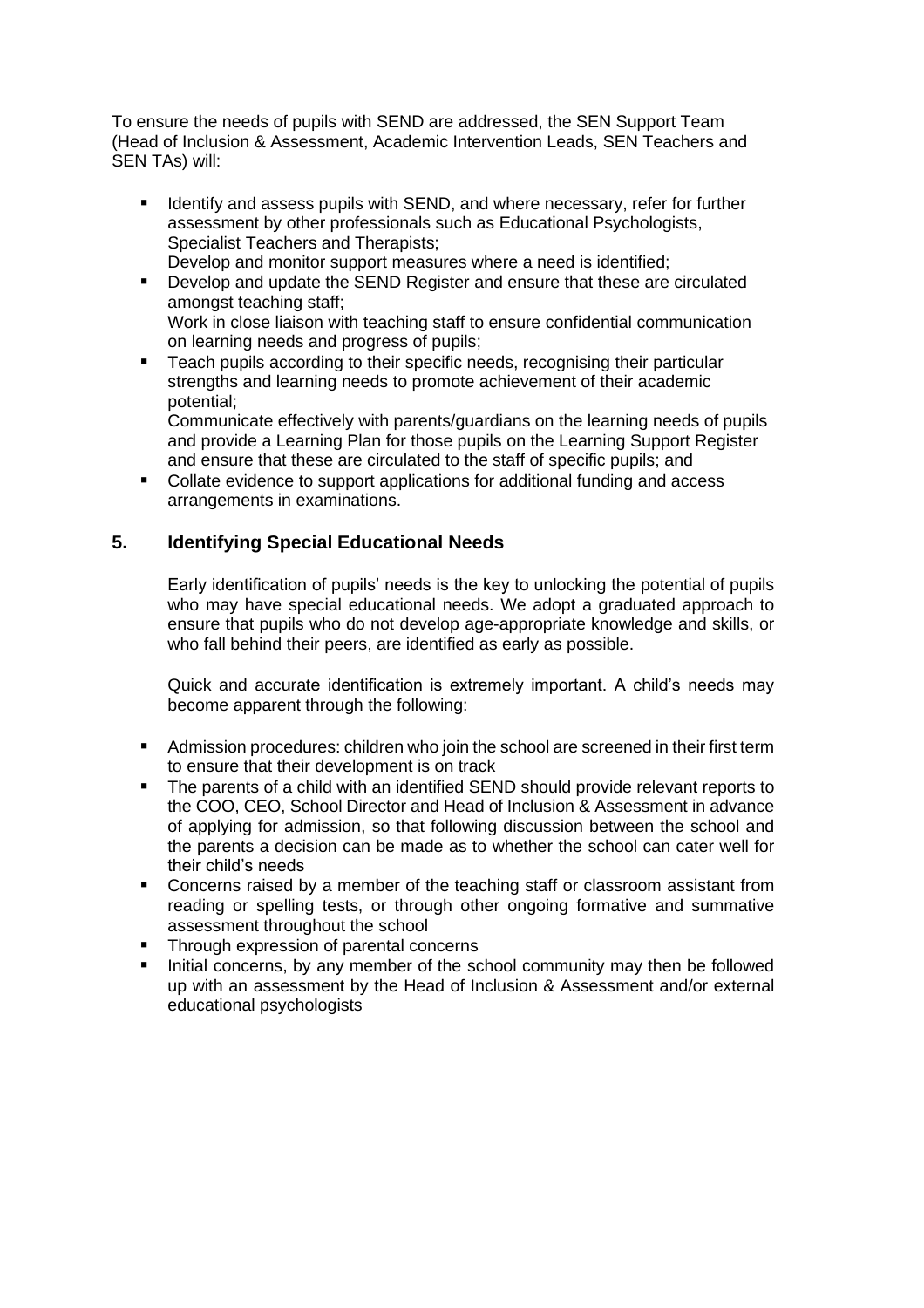# **6. SEN information report**

### **6.1 The kinds of SEN that are provided for**

Our school currently provides additional and/or different provision for a range of needs, including:

- Communication and interaction, for example, autistic spectrum disorder, Asperger's Syndrome, speech and language difficulties
- Cognition and learning, for example, dyslexia, dyspraxia,
- Social, emotional and mental health difficulties, for example, attention deficit hyperactivity disorder (ADHD),
- Sensory and/or physical needs, for example, visual impairments, hearing impairments, processing difficulties, epilepsy

#### **6.2 Identifying pupils with SEN and assessing their needs**

We will assess each pupil's current skills and levels of attainment on entry, which will build on previous settings and Key Stages, where appropriate. Class teachers will make regular assessments of progress for all pupils and identify those whose progress:

- Is significantly slower than that of their peers starting from the same baseline
- Fails to match or better the child's previous rate of progress
- Fails to close the attainment gap between the child and their peers
- Widens the attainment gap

This may include progress in areas other than attainment, for example, social needs.

Slow progress and low attainment will not automatically mean a pupil is recorded as having SEN.

When deciding whether special educational provision is required, we will start with the desired outcomes, including the expected progress and attainment, and the views and the wishes of the pupil and their parents. We will use this to determine the support that is needed and whether we can provide it by adapting our core offer, or whether something different or additional is needed.

#### **6.3 Consulting and involving pupils and parents.**

We will have an early discussion with the pupil and their parents when identifying whether they need special educational provision. These conversations will make sure that:

- Everyone develops a good understanding of the pupil's areas of strength and difficulty
- We take into account the parents' concerns
- Everyone understands the agreed outcomes sought for the child
- Everyone is clear on what the next steps are

Notes of these early discussions will be added to the pupil's record and given to their parents.

We will formally notify parents when it is decided that a pupil will receive SEN support.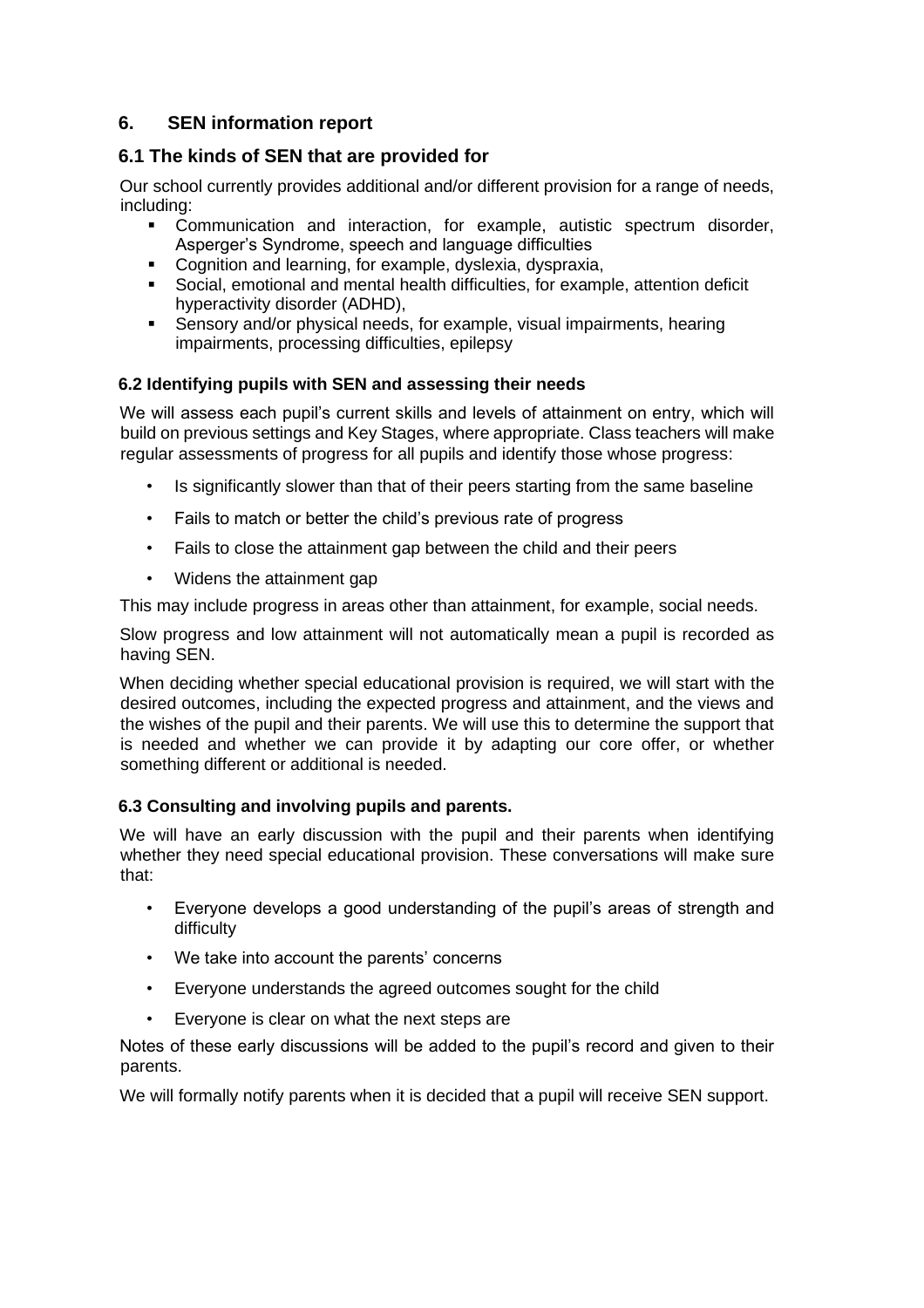#### **6.4 Assessing and reviewing pupils' progress towards outcomes**

We will follow the graduated approach and the four-part cycle of **assess, plan, do, review**.

The class or subject teacher will work with the SEN teacher to carry out a clear analysis of the pupil's needs. This will draw on:

- The teacher's assessment and experience of the pupil
- Their previous progress and attainment and behaviour
- Other teachers' assessments, where relevant
- The individual's development in comparison to their peers and national data
	- The views and experience of parents
	- The pupil's own views
	- Advice from external support services, if relevant the assessment will be reviewed regularly.

All teachers and support staff who work with the pupil will be made aware of their needs, the outcomes sought, the support provided, and any teaching strategies or approaches that are required. We will regularly review the effectiveness of the support and interventions and their impact on the pupil's progress.

#### **6.5 Supporting pupils moving between phases and preparing for adulthood**

We will share information with the school, college, or other setting the pupil is moving to. We will agree with parents and pupils which information will be shared as part of this.

#### **6.6 Our approach to teaching pupils with SEN**.

Teachers are responsible and accountable for the progress and development of all the pupils in their class.

High quality teaching is our first step in responding to pupils who have SEN. This will be differentiated for individual pupils.

#### **6.7 Adaptations to the curriculum and learning environment**

We make the following adaptations to ensure all pupils' needs are met:

- Differentiating our curriculum to ensure all pupils are able to access it, for example, by grouping, 1:1 work, teaching style, content of the lesson, etc.
- Adapting our resources and staffing
- Using recommended aids, such as laptops, coloured overlays, visual timetables, larger font, etc.
- Differentiating our teaching, for example, giving longer processing times, preteaching of key vocabulary, reading instructions aloud, etc.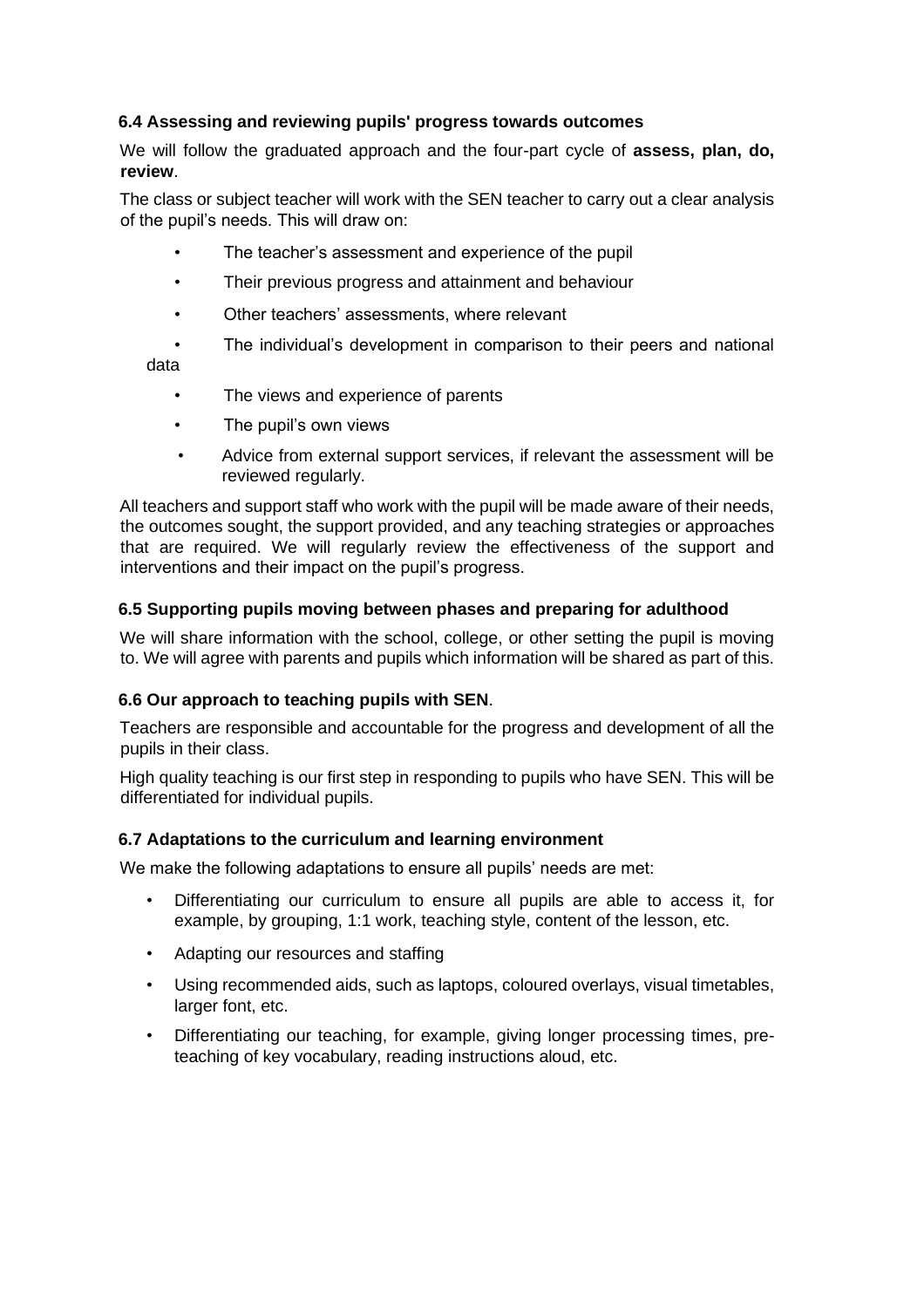#### **6.8 Evaluating the effectiveness of SEN provision**

We evaluate the effectiveness of provision for pupils with SEN by:

- Reviewing pupils' individual progress towards their goals each term
- Reviewing the impact of interventions after 6 weeks
- Using pupil questionnaires
- Monitoring by the SEN Teacher and Head of Inclusion & Assessment
- Using provision maps to measure progress
- Holding annual reviews for pupils with statements of SEN or EHC plans

#### **6.9 Enabling pupils with SEN to engage in activities available to those in the school who do not have SEN**

All our extra-curricular activities and school visits are available to all our pupils, including our before- and after-school clubs.

All pupils are encouraged to take part in sports day/school plays/special workshops, etc.

No pupil is ever excluded from taking part in these activities because of their SEN or disability.

#### **6.10 Support for improving emotional and social development**

We provide support for pupils to improve their emotional and social development in the

following ways: • Pupils with SEN are encouraged to be part of the school council

• We have a zero-tolerance approach to bullying.

#### **7. Roles and responsibilities**

#### **7.1 Head of Inclusion & Assessment**

The School's Head of Inclusion & Assessment will:

• Have day-to-day responsibility for the operation of this SEN policy and the coordination of specific provision made to support individual pupils with SEN, including those who have EHC plans

• Provide professional guidance to colleagues and work with staff, parents, and other agencies to ensure that pupils with SEN receive appropriate support and highquality teaching

• Advise on the graduated approach to providing SEN support

• Be the point of contact for external agencies, especially the local authority and its support services

• Liaise with potential next providers of education to ensure pupils and their parents are informed about options and a smooth transition is planned

• Work with the Head of Inclusion & Assessment to ensure that the school meets its responsibilities under the Equality Act 2010 with regard to reasonable adjustments and access arrangements

• Ensure the school keeps the records of all pupils with SEN up to date

• Work with the COO, the CEO & School Director along with the SLT to determine the strategic development of the SEN policy and provision in the school